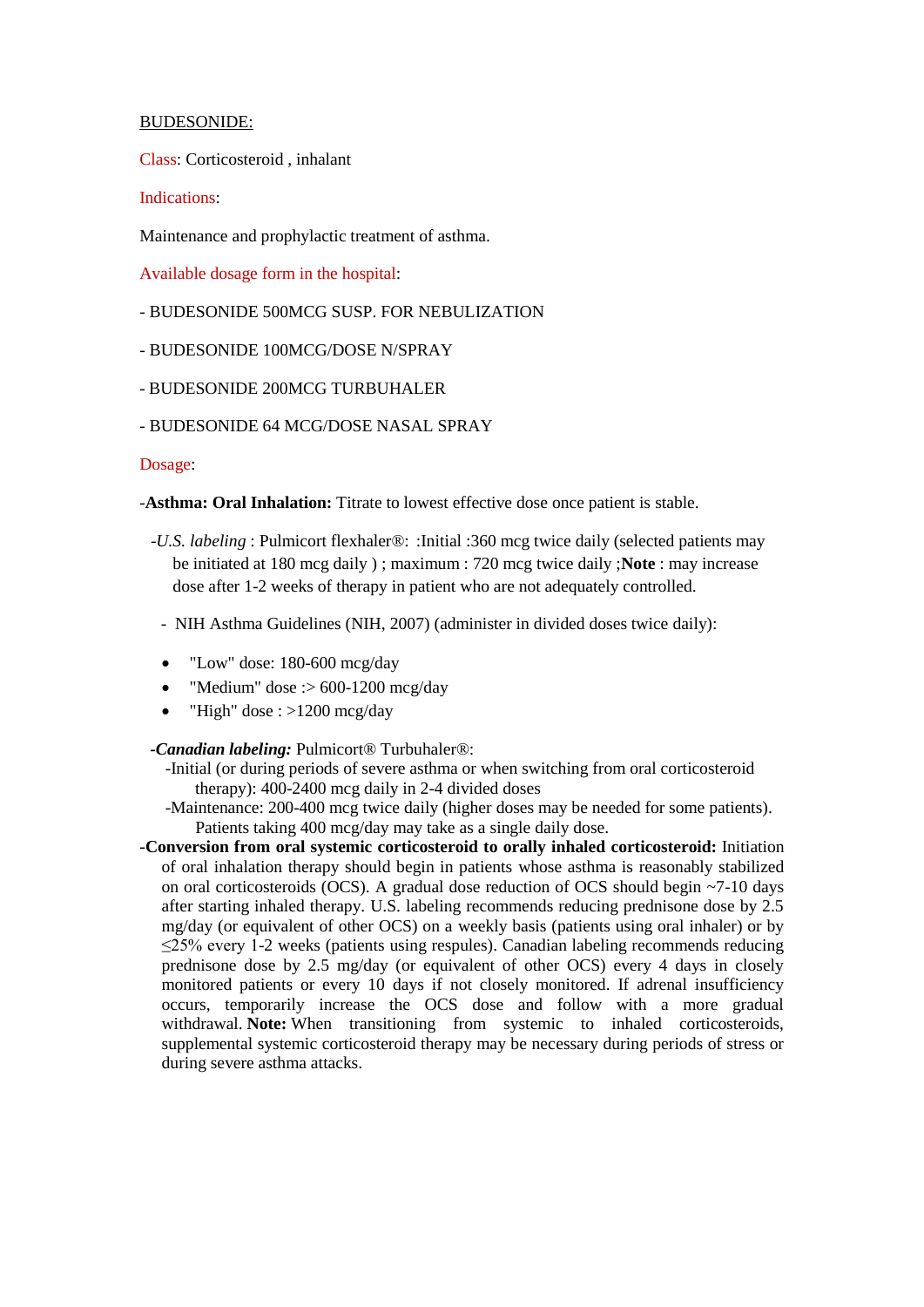**-Nebulization:Pediatric:** Pulmicort Respules®: Children 12 months to 8 years: Titrate to lowest effective dose once patient is stable; start at 0.25 mg/day or use as follows:

- Previous therapy of bronchodilators alone: 0.5 mg/day administered as a single dose or divided twice daily (maximum daily dose: 0.5 mg)
- Previous therapy of inhaled corticosteroids: 0.5 mg/day administered as a single dose or divided twice daily (maximum daily dose: 1 mg)
- Previous therapy of oral corticosteroids: 1 mg/day administered as a single dose or divided twice daily (maximum daily dose: 1 mg)

*-NIH Asthma Guidelines (NIH, 2007):* -Children 0-4 years: "Low" dose: 0.25-0.5 mg/day "Medium" dose: >0.5-1 mg/day "High" dose: >1 mg/day -Children 5-11 years: "Low" dose: 0.5 mg/day "Medium" dose: 1 mg/day "High" dose: 2 mg/day

**Geriatric** Refer to adult dosing.

#### **Renal Impairment:**

Inhalation, Nebulization, Oral: No dosage adjustment provided in manufacturer's labeling (has not been studied).

### **Hepatic Impairment:**

Inhalation, Nebulization, Oral: No specific dosage adjustment provided in manufacturer's labeling (has not been studied). Manufacturer labeling for oral budesonide suggests a dosage reduction may be necessary with moderate to severe impairment. Budesonide undergoes hepatic metabolism; bioavailability increased in cirrhosis; monitor closely for signs and symptoms of hypercorticism.

### Common side effect:

# **-Oral inhaler (Pulmicort Flexhaler®):**

Cardiovascular: Syncope (1% to 3%)

Central nervous system: Fever ( $\geq$ 3%), headache ( $\geq$ 3%), pain ( $\geq$ 3%), insomnia (1% to 3%)

Dermatologic: Bruising (1% to 3%)

- Gastrointestinal: Dyspepsia ( $>5\%$ ), nausea (2% to  $>5\%$ ), abdominal pain (1% to 3%), taste perversion  $(1\%$  to 3%), vomiting  $(1\%$  to 3%), weight gain  $(1\%$  to 3%), xerostomia (1% to 3%), gastroenteritis (viral; 2%), oral candidiasis (1%)
- Neuromuscular & skeletal: Arthralgia (≥5%), weakness (≥5%), back pain (≥3%), fracture (1% to 3%), hypertonia (1% to 3%), myalgia (1% to 3%), neck pain (1% to 3%)
- Otic: Otitis media (1%)